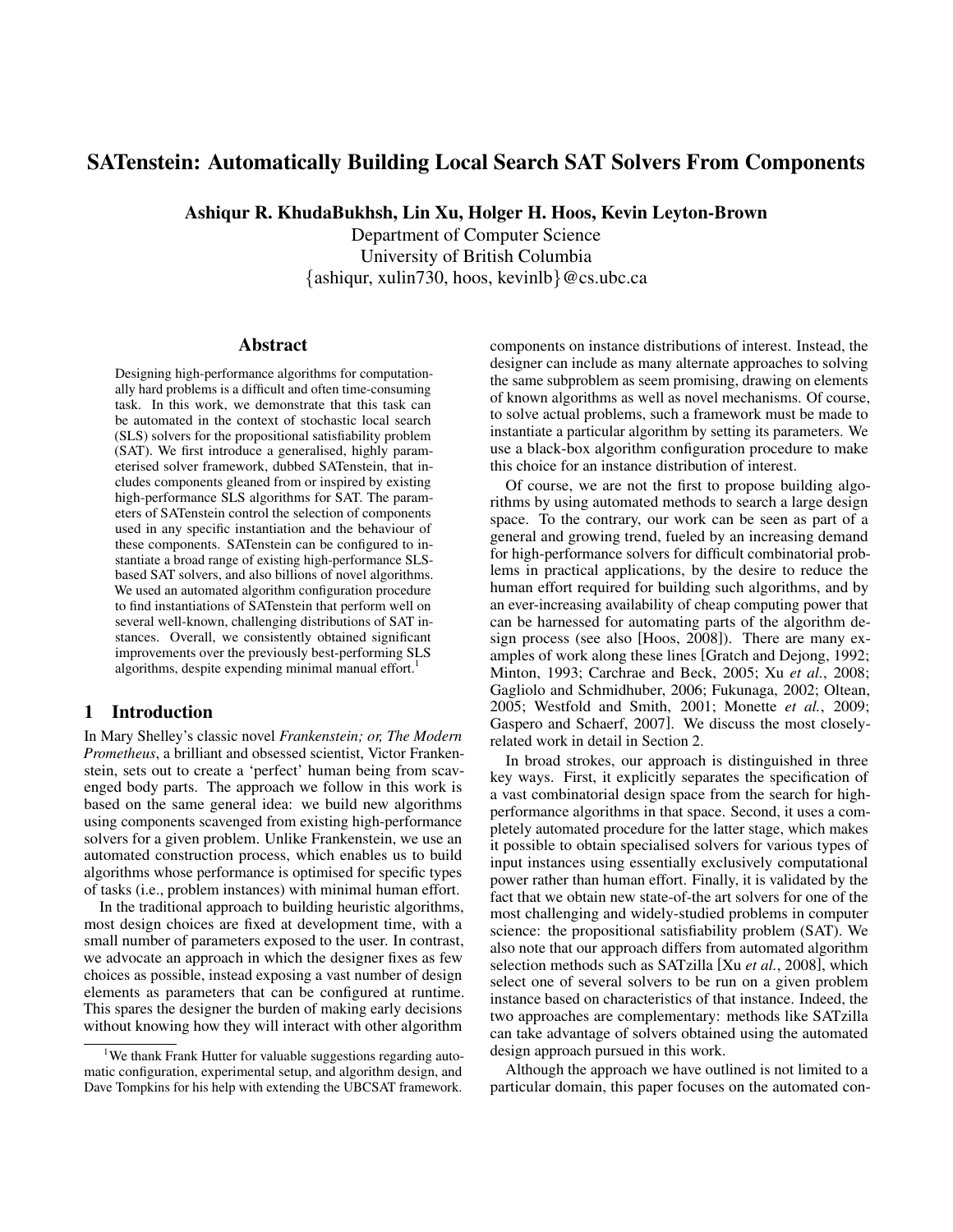struction of stochastic local search (SLS) algorithms for SAT. This domain is a challenging one for automated algorithm design, since a broad and sustained research effort has gone into the (manual) design of high-performance SLS algorithms for SAT since the late 1980s. SLS-based solvers continue to represent the state of the art for solving various types of SAT instances; they also play an important role in state-of-the-art portfolio-based automated algorithm selection methods for SAT [Xu *et al.*, 2008].

This paper introduces SATenstein, a flexible new framework for designing SLS SAT solvers. SATenstein incorporates components from over two dozen existing SLS algorithms for SAT, as well as on a variety of novel strategies. In total, this design space comprises more than  $2 \times 10^{11}$  distinct SAT solvers, including most state-of-the-art SLS-based SAT solvers known from the literature as well as a vast number of completely novel designs. It therefore spans a much wider range of distinct algorithms than previous SAT solver frameworks such as our own UBCSAT [Tompkins and Hoos, 2004], which we used as a starting point for this work.

We rely on a black-box algorithm procedure to choose an actual SAT solver from the rich design space defined by our framework. In principle, any sufficiently-powerful configuration procedure could be used to identify SATenstein configurations that perform well on given distributions of SAT instances. We used ParamILS [Hutter *et al.*, 2007b; 2008], a tool developed in our own group, for this purpose.

We demonstrate experimentally that our new, automaticallyconstructed solvers outperform the best SLS-based SAT solvers currently available by a significant margin on six wellknown SAT instance distributions, ranging from hard random 3-SAT instances to SAT-encoded factoring and software verification problems. Because SLS-based SAT solvers are the best known methods for solving four of these six benchmark distributions, our new solvers represent a substantial advance in the state of the art for solving the respective sub-classes of SAT. On the remaining two types of instances, in particular on SAT-encoded software verification problems, our new solvers narrow the gap between the performance of the best SLS algorithms and the best DPLL-based solvers.

The remainder of this paper is organised as follows. After a discussion of related work (Section 2), we describe the design of SATenstein (Section 3). This is followed by a description of the setup we used for empirically evaluating SATenstein (Section 4) and a presentation and discussion of the results from these experiments (Section 5). We end with some general conclusions and an outlook on future work (Section 6).

### 2 Related Work

There is a large body of literature in AI and related areas that deals with automated methods for building effective algorithms. This includes work on automatic algorithm configuration (see, e.g., [Gratch and Dejong, 1992; Minton, 1993; Hutter *et al.*, 2007b]), algorithm selection (see, e.g., [Guerri and Milano, 2004; Carchrae and Beck, 2005; Xu *et al.*, 2008]), algorithm portfolios (see, e.g., [Gomes and Selman, 2001; Gagliolo and Schmidhuber, 2006]), and, to some extent, genetic programming (see, e.g., [Fukunaga, 2002; 2004;

Oltean, 2005]) and algorithm synthesis (see, e.g., [Westfold and Smith, 2001; Monette *et al.*, 2009; Gaspero and Schaerf, 2007]). In what follows, we restrict our discussion to research efforts that are related particularly closely to our approach.

Notably, Fukunaga automatically constructed variable selection mechanisms for a generic SLS algorithm for SAT by means of genetic programming [Fukunaga, 2002; 2004]. The design space considered in his approach is potentially unbounded, and his genetic programming procedure is customtailored to searching this space. Only GSAT-based and WalkSAT-based SLS algorithms up to the year 2000 were considered, and candidate variable selection mechanisms were evaluated solely on Random-3-SAT instances with at most 100 variables. In contrast, we consider a huge but bounded combinatorial space of algorithms based on components taken from 25 of the best SLS algorithms for SAT currently available, and we use an off-the-shelf, general-purpose algorithm configuration procedure to search this space. During this metaalgorithmic search process, candidate solvers are evaluated on SAT instances with up to 4 878 variables and 56 238 clauses. The best automatically-constructed solvers obtained by Fukunaga achieved a performance level similar to the best WalkSAT variants available in 2000 on moderately-sized SAT instances, but did not consistently improve on the performance of the best SLS-based SAT algorithms at the time. In contrast, our new SATenstein solvers perform substantially better than current state-of-the-art SLS-based SAT solvers on a broad range of challenging SAT instances. Finally, while Fukunaga's approach in principle could be used to obtain high-performance solvers for specific types of SAT instances, to our knowledge this potential was never realised. Our approach, on the other hand, is specifically designed for automatically building highperformance solvers for given instance distributions, and our empirical results clearly show that it works well in practice.

Two other pieces of work from our own group are conceptually related to the work presented here. Hutter *et al.* [2007a] used an automated algorithm configuration procedure to refine a highly-parametric DPLL-type SAT solver, SPEAR, which was subsequently tuned, using the same configuration procedure, for solving SAT-encoded hardware and software verification problems, respectively. These automatically-tuned versions of SPEAR were demonstrated to improve the state of the art in solving these types of SAT instances at the time. Similarly, Chiarandini *et al.* [2008] recently used the same automated algorithm configuration procedure to design a modular SLS algorithm for timetabling problems, which subsequently placed third in one of the categories of the 2007 International Timetabling Competition. In both cases, the automated configuration procedure was used as a tool within the human design process, while in the work presented here it provides the basis for a distinct and fully-automated phase after this process.

Another conceptual relationship exists with our own work on SATzilla [Xu *et al.*, 2008]: Both approaches use automatic methods to achieve improved performance on given distributions of SAT instances by selecting from a set of algorithms. (And, of course, both have similar names!) However, the similarity ends there. SATzilla performs per-instance selection from a fixed set of black-box SAT solvers, relying on characteristics of a given instance and substantial amounts of runtime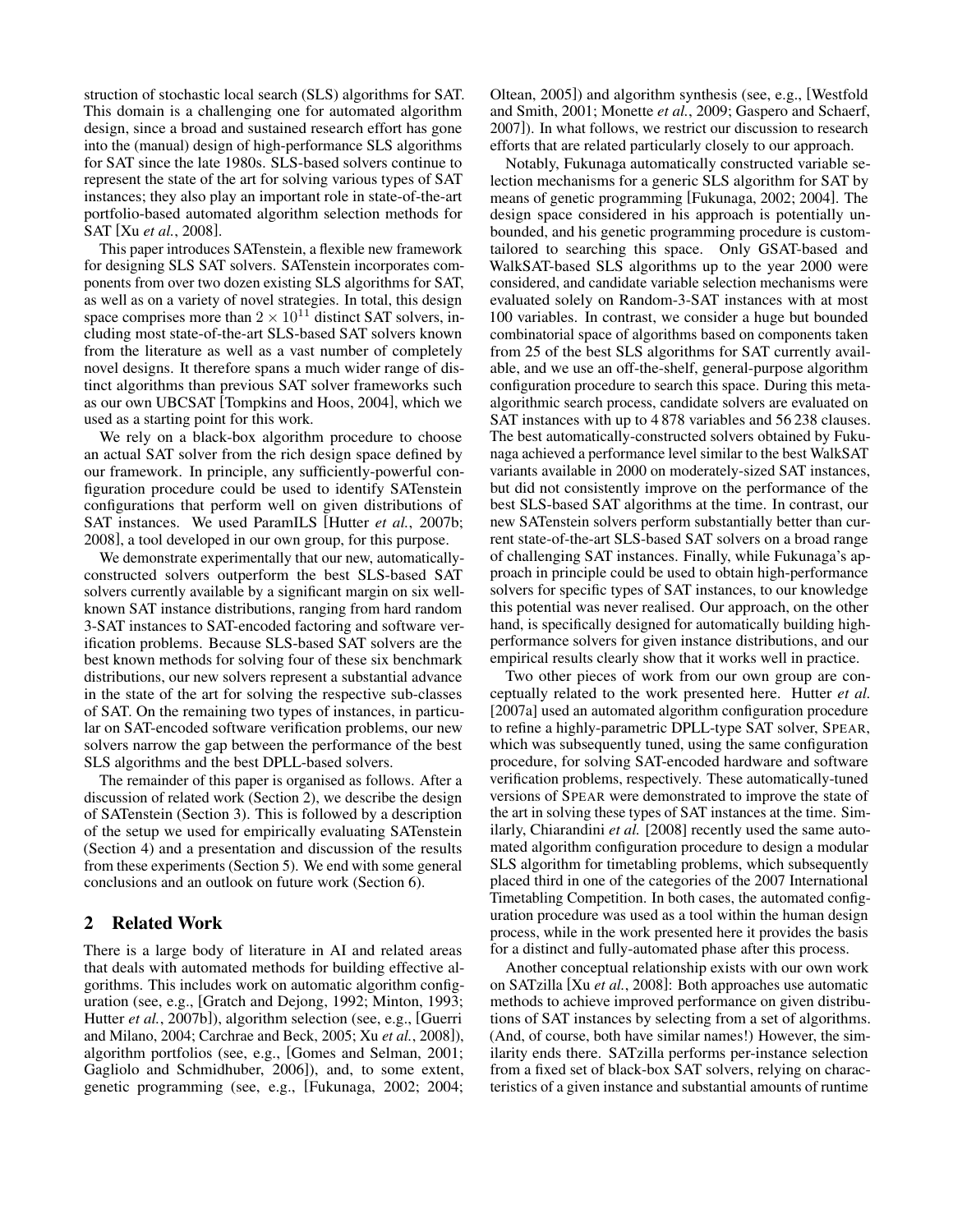data for each solver. In contrast, SATenstein is an approach for automatically building novel solvers from components. Together, these components define a vast space of candidate algorithms, most of which have never been studied before. We advocate instantiating solvers from this space only on a per-distribution basis and without considering characteristics of individual problem instances. Furthermore, algorithm configuration tools that search this space are limited to gathering a very limited amount of runtime data for most configurations considered. In fact, our two approaches are highly complementary: SATenstein can be used to obtain new SAT algorithms to be used within SATzilla. Indeed, the latest version of SATzilla (recently submitted to the 2009 SAT Competition) makes use of several solvers constructed using SATenstein [Xu *et al.*, 2009].

Existing work on algorithm synthesis is mostly focused on automatically generating algorithms that satisfy a given formal specification or that solve a specific problem from a large and diverse domain (see, e.g., [Westfold and Smith, 2001; Monette *et al.*, 2009; Gaspero and Schaerf, 2007]), while our work is focused on performance optimisation in a large space of candidate solvers that are all guaranteed to be correct by construction. Clearly, there is complementarity between both approaches; at the same time, because of the significant difference in focus, the methods considered in algorithm synthesis and performance-oriented automated algorithm design, as considered here, are quite different.

Finally, our work builds fundamentally on the large body of research that gave rise to the high-performance SAT solvers from which we took the components for our SATenstein solvers (see Section 3), and on the UBCSAT solver framework for SLS-based SAT algorithms [Tompkins and Hoos, 2004], on top of which we implemented SATenstein.

### 3 SATenstein-LS

Nearly all existing SLS-based SAT solvers can be grouped into one of four broad categories: GSAT-based, WalkSATbased, dynamic local search and G<sup>2</sup>WSAT-variant algorithms. While GSAT-based algorithms are of considerable historical importance, no present state-of-the-art SAT algorithm belongs to this category. We thus constructed our solver framework to span high-performance local search algorithms from the remaining three families.

This framework is described as Procedure SATenstein-LS. The pseudocode is roughly divided into five building blocks, denoted  $B_1 - B_5$ . A SATenstein-LS instantiation has the following general structure:

- 1. Optionally execute  $B_1$  to perform search diversification [Pham and Gretton, 2007; Hoos, 2002];
- 2. Obtain a variable to flip by executing one of  $B_2, B_3$ , and  $B_4$ —thus determining whether a G<sup>2</sup>WSAT-derived ( $B_2$ ), WalkSAT-based  $(B_3)$ , or dynamic local search algorithm  $(B_4)$  is instantiated—and then flip this variable;
- 3. Optionally execute  $B_5$  to perform updates to the promising variable list, tabu attributes, clause penalties or dynamically adapted algorithm parameters.

Each of our blocks is built from one or more components, some of which are shared across multiple blocks. These comProcedure SATenstein-LS(...) **Input**: CNF formula  $\phi$ ; real number *cutoff*;

|           | <b>Input:</b> CNF formula $\varphi$ ; real number <i>cutoff</i> ; |
|-----------|-------------------------------------------------------------------|
|           | booleans <i>performDiversification</i> ,                          |
|           | singleClauseAsNeighbor, usePromisingList                          |
|           | <b>Output:</b> Satisfying variable assignment                     |
|           | Start with random Assignment A;                                   |
|           | Initialise parameters;                                            |
|           | while <i>runtime</i> $<$ cutoff do                                |
|           | <b>if</b> A satisfies $\phi$ then                                 |
|           | return A:                                                         |
|           | $VarFlipped \leftarrow FALSE;$                                    |
|           | if performDiversification then                                    |
| B1        | if within probability diversificationProbability() then           |
| B1        | $c \leftarrow \text{selectClause}$ .                              |
| B1        | $y \leftarrow$ diversification Strategy(c);                       |
| B1        | $VarFlipped \leftarrow TRUE;$                                     |
|           | <b>if</b> Not VarFlipped <b>then</b>                              |
|           | <b>if</b> usePromisingList then                                   |
| В2        | if promising List is nonempty then                                |
| B2        | $y \leftarrow \text{selectFrom PromisingList}()$ ;                |
|           | else                                                              |
| B2        | $c \leftarrow \text{selectClause}$ .                              |
| <b>B2</b> | $y \leftarrow \text{selectHeuristic}(c)$ ;                        |
|           | else                                                              |
|           | if singleClauseAsNeighbor then                                    |
| B3        | $c \leftarrow \text{selectClause}();$                             |
| B3        | $y \leftarrow \text{selectHeuristic}(c)$ ;                        |
|           | else                                                              |
| В4        | $sety \leftarrow selectSet()$ ;                                   |
| B4        | $y \leftarrow$ tieBreaking(sety);                                 |
|           | flip $y$ ;                                                        |
| B5        | update();                                                         |
|           |                                                                   |

ponents are summarised in Table 1. Each component is in turn configurable by one or more parameters (41 in total; not all of which are reflected in the high-level pseudocode), to select among different core heuristics from high-performance SLS algorithms.<sup>2</sup> These are the parameters that we expose on the command line and tune using our automatic configurator. Because some of these parameters conditionally depend on others, it is difficult to determine the exact number of valid SATenstein-LS instantiations; a conservative lower bound is  $2 \times 10^{11}$ .

We now give a high-level description of each building block. B<sup>1</sup> depends on the *selectClause()*, *diversificationStrategy()*, and *diversificationProbability()* components. Component *selectClause()* takes a categorical parameter as input and, depending on its value, selects a false clause uniformly at random or with probability proportional to its clause penalty [Tompkins and Hoos, 2004]. Component *diversificationStrategy()* can be configured by a categorical parameter to do any of the following with probability *diversificationProbability()*: flip the least recently flipped variable [Li and Huang, 2005], flip the least frequently flipped variable [Prestwich, 2005], flip the variable with minimum variable weight [Prestwich, 2005], or flip a randomly selected variable [Hoos, 2002].

<sup>&</sup>lt;sup>2</sup> For detailed information, please refer to [KhudaBukhsh, 2009].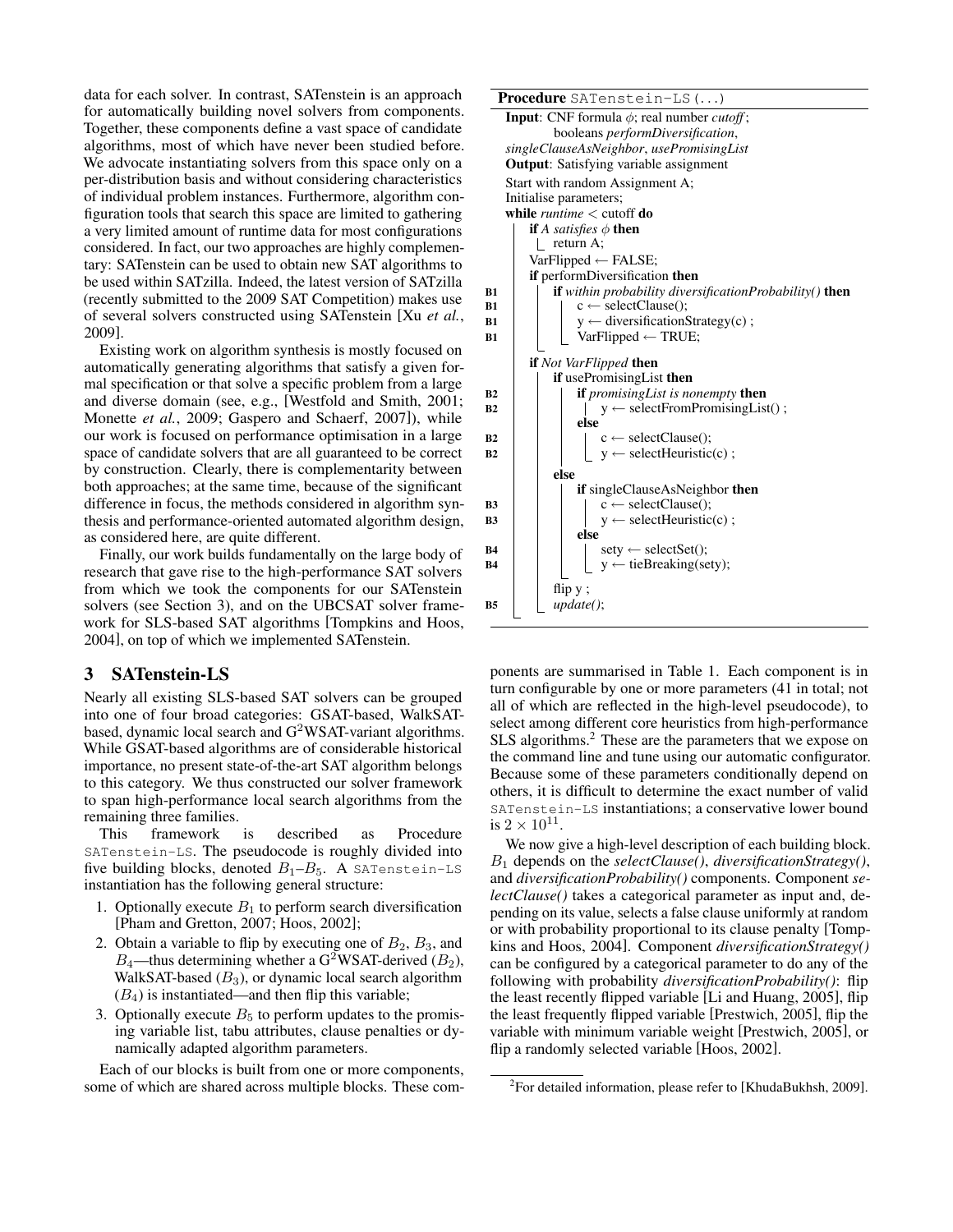| Component                    |          | Block $\frac{1}{2}$ param | $#$ poss. values | Based on                                                                                                               |
|------------------------------|----------|---------------------------|------------------|------------------------------------------------------------------------------------------------------------------------|
| diversificationProbability() |          |                           |                  | [Pham and Gretton, 2007; Hoos, 2002; Prestwich, 2005; Li and Huang, 2005]                                              |
| SelectClause()               | 1, 2, 3' |                           |                  | Tompkins and Hoos. 2004]                                                                                               |
| diversificationStrategy()    |          |                           |                  | Pham and Gretton, 2007; Hoos, 2002; Prestwich, 2005; Li and Huang, 2005                                                |
| selectFromPromisingList()    |          |                           | >4341            | [Li and Huang, 2005; Li et al., 2007a; 2007b; Pham and Gretton, 2007]                                                  |
| selectHeuristic()            | 2, 3     |                           | >1220800         | Hoos, 2002; Li and Huang, 2005; Li et al., 2007a; 2007b; Prestwich, 2005; Selman et al., 1994; McAllester et al., 1997 |
| selectSet()                  |          |                           | >111408          | [Hutter et al., 2002; Thornton et al., 2004]                                                                           |
| tiebreaking()                |          |                           |                  | Hoos, 2002; Li and Huang, 2005; Prestwich, 2005                                                                        |
| update()                     |          |                           | >73728           | [Hoos, 2002; Li et al., 2007a; Hutter et al., 2002; Thornton et al., 2004; Pham and Gretton, 2007; Li and Huang, 2005] |

Table 1: SATenstein-LS components.

| Design choice                                | <b>Based on</b>                              |
|----------------------------------------------|----------------------------------------------|
| If freebie exists, use tieBreaking();        | [Selman et al., 1994]                        |
| else, select uniformly at random             |                                              |
| Variable selection from Novelty              | [McAllester et al., 1997]                    |
| Variable selection from Novelty <sup>+</sup> | Hoos, 2002                                   |
| Variable selected uniformly at random        | [Hoos, 2002]                                 |
| Variable with best VW1 score                 | [Prestwich, 2005]                            |
| Variable with best VW2 score                 | Prestwich, 2005                              |
| Variable with best score                     | [Pham and Gretton, 2007; Li and Huang, 2005] |
| Variable selection from Novelty++            | [Li and Huang, 2005]                         |
| Variable selection from Novelty++'           | [Li et al., 2007b]                           |
| Least recently flipped variable              | [Li et al., 2007a]                           |
| Variable selection from Novelty+p            | [Li et al., 2007b]                           |

Table 2: Design choices for selectFromPromisingList().

Block  $B_2$  instantiates solvers from the G<sup>2</sup>WSAT architecture, which use a "promising list" to keep track of a set variables considered for being flipped. Two strategies for selecting the variable ultimately to be flipped from the promising list have been proposed in the literature: choosing the variable with the highest score [Li and Huang, 2005] and choosing the least recently flipped variable [Li *et al.*, 2007a]. We added nine novel options based on heuristics from other solvers that, to our knowledge, have never before been applied to  $G^2WSAT$ variant algorithms. (For example, we believe that variable selection mechanisms from Novelty variants have only been applied to unsatisfied clauses, not to promising lists.) The 11 possible values for *selectFromPromisingList()* and a reference for each heuristic are given in Table 2.

If the promising list is empty, block  $B_2$  behaves exactly like block B3, which instantiates WalkSAT-based algorithms. First a clause c is selected using the *selectClause()* component already described in  $B_1$ . Then a variable to be flipped is selected from c using the *selectHeuristic()* component. This component can be configured to implement 13 different variable selection strategies, including those from WalkSAT/SKC [Selman *et al.*, 1994], VW1 and VW2 [Prestwich, 2005], and various Novelty variants. The selection strategy in gNovelty<sup>+</sup> also includes an optional "flat move" mechanism; we extended this optional mechanism to the selection strategies for all the other Novelty variants.

Block  $B_4$  instantiates dynamic local search algorithms. The *selectSet()* component considers the set of variables that occur in any unsatisfied clause. It associates with each such variable v a score, which depends on the *clause weights* of each clause that changes satisfiability status when  $v$  is flipped. These clause weights reflect the perceived importance of satisfying each clause; for example, weights might increase the longer a clause has been unsatisfied, and decrease afterwards [Hutter *et al.*, 2002; Thornton *et al.*, 2004]. After scoring the variables, *selectSet()* returns all variables with maximal score. Our implementation of this component incorporates three different scoring functions, including those due to McAllester *et*

*al.* [1997], Selman *et al.* [1994], and a novel, greedier variant that only considers the number of previously unsatisfied clauses that are satisfied by a variable flip. The *tieBreaking()* component selects a variable from the maximum-scoring set according to the same strategies used by the *diversification-Strategy()* component.

Block  $B_5$  updates underlying data structures after a variable has been flipped. Performing these updates in an efficient manner is a core issue in optimising the performance of SLS algorithms; in combination with the fact that the SATenstein-LS framework supports the combination of mechanisms from many different SLS algorithms, each depending on different data structures, this rendered the implementation of the *update()* technically quite challenging.

We validated the correctness of SATenstein-LS by carefully examining its behavior when configured to instantiate ten prominent algorithms (see [KhudaBukhsh, 2009] for details), comparing to independent reference implementations. We also compared the different implementations in terms of empirical performance, finding that in some cases they were virtually identical (for SAPS, RSAPS, and adaptNovelty<sup>+</sup>) while in others SATenstein-LS was slower (the worst was 2.17 times slower, for gNovelty<sup>+</sup>). The primary reason for observed performance differences between SATenstein-LS and the reference implementations was the lack of special-purpose data structure optimisations in the *update()* component.

#### 4 Experimental Setup

We considered six sets of well-known benchmark instances for SAT, listed in Table 3. Because SLS algorithms are unable to prove unsatisfiability, we constructed our benchmark sets to include only satisfiable instances. The HGEN and FAC distributions include only satisfiable instances; for each of these distributions, we generated 2000 instances and divided these randomly into a training and test set containing 1000 instances each. For the remaining distributions, we filtered out unsatisfiable instances using complete solvers. For QCP, we generated 23 000 instances around the solubility phase transition, using the parameters given by Gomes and Selman [1997]. We solved these using a complete solver, and then randomly chose 2000 satisfiable instances. These we divided randomly into training and test sets of 1000 instances each. For SW-GCP, we generated 20 000 instances [Gent *et al.*, 1999] and used a complete solver to randomly sample 2000 satisfiable instances, which we again divided randomly into training and test sets of 1000 instances each. For R3SAT, we generated a set of 1000 instances with 600 variables and a clauses-to-variables ratio of 4.26. We identified 521 satisfiable instances using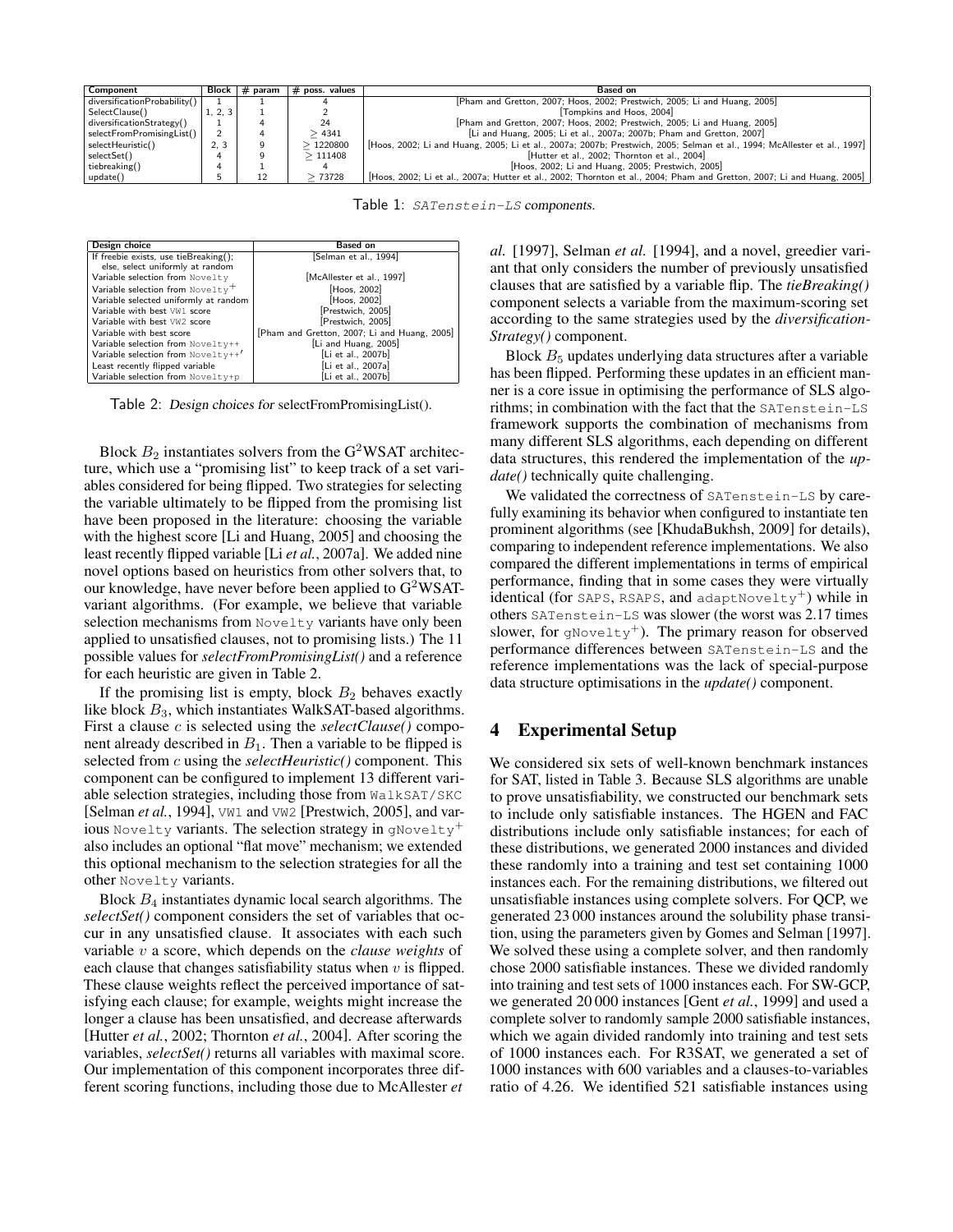|            | Distribution   Description                                                                                        |
|------------|-------------------------------------------------------------------------------------------------------------------|
| <b>QCP</b> | SAT-encoded quasi-group completion Gomes and Selman, 1997                                                         |
| SW-GCP     | SAT-encoded small-world graph-colouring problems Gent et al., 1999                                                |
| R3SAT      | uniform-random 3-SAT instances [Simon, 2002]                                                                      |
| HGEN       | random instances generated by generator HGEN2 [Hirsch, 2002]                                                      |
| FAC.       | SAT-encoded factoring problems [Uchida and Watanabe, 1999]                                                        |
| CBMC(SE)   | SAT-encoded bounded model checking problems Clarke et al., 2004],<br>preprocessed by SatELite Een and Biere, 2005 |
|            |                                                                                                                   |

Table 3: Our six benchmark distributions.

| Algorithm                             | <b>Short Name</b> | <b>Reason for Inclusion</b>                            |
|---------------------------------------|-------------------|--------------------------------------------------------|
| Ranov                                 | Ranov             | gold 2005 SAT Competition (random)                     |
| $G^2$ WSAT                            | G <sub>2</sub>    | silver 2005 SAT Competition (random)                   |
| VW                                    | VW                | bronze 2005 SAT Competition (random)                   |
| qNovelty <sup>+</sup>                 | GNOV              | gold 2007 SAT Competition (random)                     |
| adaptG <sup>2</sup> WSAT <sub>0</sub> | AG20              | silver 2007 SAT Competition (random)                   |
| $adaptG2WSAT+$                        | $AG2+$            | bronze 2007 SAT Competition (random)                   |
| adaptNovelty <sup>+</sup>             | ANOV              | gold 2004 SAT Competition (random)                     |
| adaptG <sup>2</sup> WSAT <sub>p</sub> | AG2p              | performance comparable to adapt $G^2WSAT_+$ ,          |
|                                       |                   | G <sup>2</sup> WSAT, and Ranov; see [Li et al., 2007b] |
| SAPS                                  | SAPS              | prominent dynamic local search algorithm               |
| <b>RSAPS</b>                          | <b>RSAPS</b>      | prominent dynamic local search algorithm               |
| PAWS                                  | PAWS              | prominent dynamic local search algorithm               |
|                                       |                   |                                                        |

Table 4: Our eleven challenger algorithms.

complete solvers; $3$  we randomly chose 250 of these instances to form a training set and 250 to form a test set. Finally, we used the CBMC generator to create 611 SAT-encoded software verification instances based on a binary search algorithm with different array sizes and loop-unwinding values. Of the instances thus obtained, we filtered out seven unsatisfiable instances and confirmed all the others as satisfiable. We randomly divided the remaining 604 instances into a training set of 303 instances and a test set of 301 instances.

In order to perform automatic algorithm configuration on the SATenstein-LS framework, we first had to quantify performance using an objective function; we chose to focus on mean runtime. However, efficient algorithm configurators terminate (or *capped*) some runs before they complete, making the mean ill-defined. Thus, following Hutter *et al.* [2007a], we define the penalised average runtime (PAR) of a set of  $N$ runs with a k-second cutoff as the mean runtime over all N runs, with capped runs counted as  $10 \cdot k$  seconds.

As our algorithm configurator, we chose the FocusedILS procedure from the ParamILS framework, version 2.2 [Hutter *et al.*, 2008; 2007b], because to the best of our knowledge it is the only method able to operate effectively on extremely large, discrete parameter spaces. We set  $k$  to five seconds, and allotted two days to each run of FocusedILS. Since FocusedILS is a randomised procedure, its performance can vary significantly over multiple independent runs, in particular depending on the order it chooses for instances in the training set. We ran it 10 times on each training set, using different, randomly determined instance orderings for each run. From the 10 parameter configurations obtained from FocusedILS for each instance distribution D, we selected the parameter configuration with the best penalised average runtime on the training set, and we refer to the corresponding instantiation of SATenstein-LS as SATenstein-LS[D].

For every distribution D, we compared the performance

of SATenstein-LS[D] against that of 11 high-performance SLS-based SAT solvers on the test set. We included every SLS algorithm that won a medal in any category of the SAT competition in the last five years [SAT Competition, 2009], and also included several other prominent, high-performing algorithms. These are listed in Table 4.

SATenstein-LS can be instantiated to emulate all 11 of these challenger algorithms, except that it does not support preprocessing components used by Ranov, G2 and AG20. All of our experimental comparisons are based on the original algorithm implementations, as submitted to the respective SAT competitions, except for PAWS, for which the UBCSAT implementation is almost identical to the original solver in terms of runtime. All comparisons are based on running each solver 10 times with a cutoff time of 600 seconds per run.

We carried out our experiments on a cluster of 55 dual 3.2GHz Intel Xeon PCs with 2MB cache and 2GB RAM, running OpenSuSE Linux 10.1; runtimes for all algorithms (including FocusedILS) were measured as CPU time on these reference machines.

## 5 Results

On every one of our benchmark distributions, we were able to find a SATenstein-LS configuration that outperformed all 11 challengers. Our results are summarised in Table 5.

In terms of penalised average runtime (the objective function that we explicitly optimised with ParamILS, albeit computed according to the 600-second cutoff we used on our test runs, rather than the 5-second cutoff we used in training), SATenstein-LS achieved markedly better performance than the challengers. For QCP, HGEN, and CBMC(SE), SATenstein-LS achieved PAR orders of magnitude better than the respective best challenger. For SW-GCP, R3SAT, and FAC, SATenstein-LS's performance advantage was still substantial, but less dramatic. It is not overly surprising that there was relatively little room for improvement on R3SAT: random instances of this type have been used prominently over the last 17 years for evaluating SLS solvers for SAT, both during development and in competitions. Conversely, CBMC(SE) is a new benchmark from a broad class of instances on which SLS algorithms are generally considered weak performers compared to state-of-the-art DPLL-based SAT solvers. We were surprised to see the amount of improvement we could achieve on QCP, a relatively widely-used benchmark, and HGEN, a hard random instance distribution quite similar to R3SAT. In both cases our results indicate that recent developments in SLS solvers for SAT have not yielded significant improvements over older solvers (ANOV and SAPS/RSAPS, respectively); we thus attribute SATenstein-LS's strong performance here to the fact that SLS-solver development over the past seven years has not taken these types of benchmarks into account, nor yielded across-the-board improvements.

We also investigated SATenstein-LS's performance according to measures other than PAR. Median-of-median runtime (the median across instances of the median across ten runs on a given instance) offers a picture of performance that disregards capped runs as long as most instances are solved in most runs. Although SATenstein-LS was not configured

<sup>&</sup>lt;sup>3</sup>We identified satisfiable instances by running  $March\_pl$ , each of our 11 challenger algorithms and  $Kcnfs-04$  with cutoffs of 3600, 600 and 36 000 seconds respectively. Our solvers were able to rule out only 56 of the remaining 479 instances as unsatisfiable.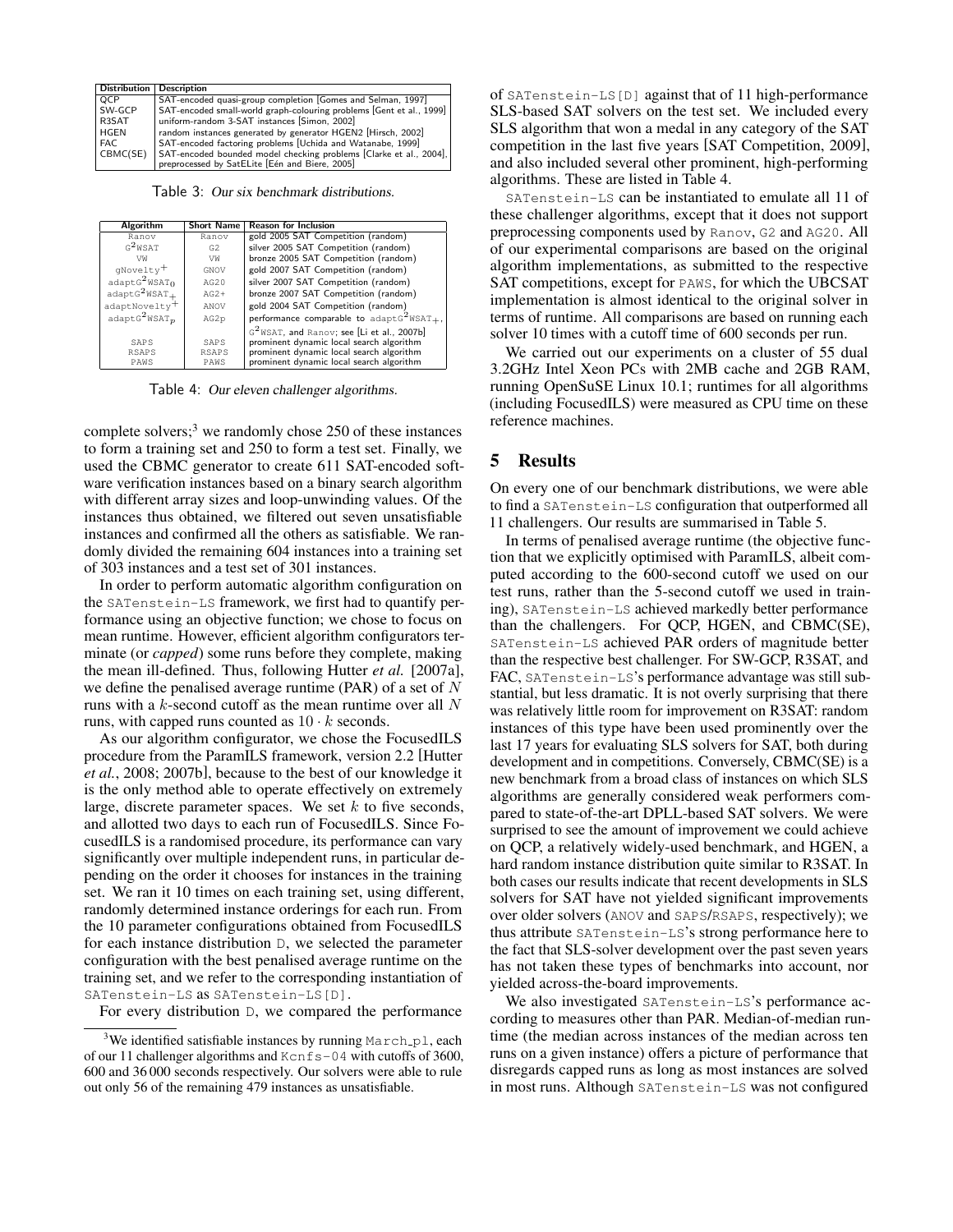| Distribution | SATenstein-LS[D] | GNOV                          | AG20               | $AG2+$                      | <b>RANOV</b>                   | G <sub>2</sub>               | VW                  | ANOV         | AG <sub>2p</sub>          | <b>SAPS</b>            | <b>RSAPS</b>           | <b>PAWS</b>               |
|--------------|------------------|-------------------------------|--------------------|-----------------------------|--------------------------------|------------------------------|---------------------|--------------|---------------------------|------------------------|------------------------|---------------------------|
|              |                  | [Pham and<br>Gretton.<br>2007 | al<br>et<br>2007b] | ÍLi.<br>et<br>al.<br>2007a] | Pham and<br>Anbulagan,<br>2007 | [Li<br>Huang,<br>and<br>2005 | [Prestwich,<br>2005 | [Hoos, 2002] | ن ا<br>al<br>et<br>2007a] | Hutter et al.,<br>2002 | Hutter et al.,<br>2002 | Thornton et<br>al., 2004] |
| QCP          | 0.13             | 422.33                        | 1051               | 1080.29                     | 76.22                          | 2952.56                      | 1025.9              | 28.3         | 1104.42                   | 1256.2                 | 1265.37                | 1144.2                    |
|              | 0.01             | 0.03                          | 0.03               | 0.03                        | 0.1                            | 361.21                       | 0.25                | 0.01         | 0.02                      | 0.03                   | 0.04                   | 0.02                      |
|              | 100%             | 92.7%                         | 80.5%              | 80.3%                       | 98.7%                          | 50.6%                        | 82.2%               | 99.6%        | 79.4%                     | 79.2%                  | 78.4%                  | 80.8%                     |
| SW-GCP       | 0.03             | 0.24                          | 0.62               | 0.45                        | 0.15                           | 4103.27                      | 159.67              | 0.06         | 0.45                      | 3872.08                | 5646.39                | 4568.59                   |
|              | 0.03             | 0.09                          | 0.12               | 0.08                        | 0.12                           | N/A                          | 40.96               | 0.03         | 0.07                      | N/A                    | N/A                    | N/A                       |
|              | 100%             | 100%                          | 100%               | 100%                        | 100%                           | 30.5%                        | 98.9%               | $100\%$      | 100%                      | 33.2%                  | 5%                     | 22.1%                     |
| R3SAT        | 1.51             | 10.93                         | 2.37               | 3.3                         | 14.14                          | 5.32                         | 9.53                | 12.4         | 2.38                      | 22.81                  | 14.81                  | 2.4                       |
|              | 0.14             | 0.14                          | 0.14               | 0.16                        | 0.32                           | 0.13                         | 0.75                | 0.21         | 0.13                      | 1.80                   | 2.13                   | 0.12                      |
|              | 100%             | 100%                          | 100%               | 100%                        | 100%                           | 100%                         | 100%                | 100%         | 100%                      | 100%                   | 100%                   | 100%                      |
| <b>HGEN</b>  | 0.03             | 52.87                         | 139.33             | 138.84                      | 156.96                         | 110.02                       | 177.9               | 147.53       | 107.4                     | 48.31                  | 38.51                  | 73.27                     |
|              | 0.02             | 0.73                          | 0.57               | 0.61                        | 0.95                           | 0.61                         | 3.23                | 0.76         | 0.49                      | 3.00                   | 2.44                   | 0.96                      |
|              | 100%             | 99.4%                         | 98%                | 97.8%                       | 97.7%                          | 98.4%                        | 97.5%               | 97.6%        | 98.4%                     | 99.5%                  | 99.7%                  | 99.2%                     |
| <b>FAC</b>   | 12.22            | 5912.99                       | 3607.4             | 1456.4                      | 943.26                         | 5944.6                       | 3411.93             | 3258.66      | 1989.91                   | 17.39                  | 19.39                  | 26.51                     |
|              | 8.03             | N/A                           | N/A                | 237.50                      | 155.77                         | N/A                          | N/A                 | N/A          | 315.48                    | 11.60                  | 12.88                  | 12.62                     |
|              | 100%             | $0\%$                         | 30.2%              | 84.2%                       | 92.1%                          | $0\%$                        | 31.7%               | 37.2%        | 72.5%                     | 100%                   | 100%                   | 99.9%                     |
| CBME(SE)     | 5.59             | 2238.7                        | 2170.67            | 2161.59                     | 1231.01                        | 2150.31                      | 385.73              | 2081.94      | 2282.37                   | 613.15                 | 794.93                 | 1717.79                   |
|              | 0.02             | 0.75                          | 0.67               | 0.77                        | 0.66                           | 0.68                         | 0.27                | 5.81         | 3.18                      | 0.04                   | 0.03                   | 19.99                     |
|              | 100%             | 61.13%                        | 61.13%             | 61.13%                      | 79.73%                         | 64.12%                       | 92.69%              | 61.79%       | 61.13%                    | 90.03%                 | 85.38%                 | 68.77%                    |

Table 5: Performance summary of SATenstein-LS and the 11 challengers. Every algorithm was run 10 times on each instance with a cutoff of 600 CPU seconds per run. Each cell  $\langle i, j \rangle$  summarizes the test-set performance of algorithm j on distribution i as  $a/b/c$ , where a (top) is the the penalised average runtime; b (middle) is the median of the median runtimes over all instances (not defined if fewer than half of the median runs failed to terminate);  $c$  (bottom) is the percentage of instances solved (i.e., having median runtime  $\lt$  cutoff). The best-scoring algorithm(s) in each row are indicated in bold, and additionally the best-scoring challenger(s) are indicated with an underline.

to optimise this performance measure, using it as the basis for evaluation produced results essentially analogous to those for PAR (with R3SAT being the only benchmark on which several challengers scored slightly better). Finally, we measured the percentage of instances on which the median runtime was below the cutoff used for capping runs. According to this criterion, our SATenstein-LS solvers were successful on 100% of the instances in every one of our benchmark sets; on the other hand, only three of the 11 challengers solved more than 40% of the instances in every benchmark set.

The relative performance of the challengers varied significantly across different distributions. For example, the three dynamic local search algorithms (SAPS, RSAPS and PAWS) performed substantially better than any of the other challengers on the factoring problems (FAC); however, their relative performance on small-world graph colouring problems (SW-GCP) was weak. Similarly, GNOV (the winner of the random SAT category of the 2007 SAT Competition) performed very badly on our software verification (CBMC(SE)) and factoring (FAC) benchmarks, but solved SW-GCP and HGEN instances quite effectively. (Interestingly, on both types of random SAT instances we considered, GNOV did not reach the performance of some of the older SLS solvers, in particular, PAWS and RSAPS.) This suggests—not too surprisingly—that different types of SAT benchmarks are most efficiently solved using rather different solvers. The fact that our SATenstein-LS solvers performed better than any of the challengers for every one of our distributions clearly demonstrates that the design space spanned by the features of a large set of high-performance algorithms contains better solvers than those previously known, and that automatic exploration of this vast combinatorial space can effectively find such improved designs. Of course, solvers developed for individual benchmarks could in principle be combined using an instance-based algorithm selection technique (such as SATzilla), yielding even stronger performance.

The performance metrics we have discussed so far only describe aggregate performance over the entire test set. One might wonder whether our SATenstein-LS solvers performed poorly on many test instances, but compensated for this

weakness on other instances. Table 6 shows that this was typically not the case, comparing each SATenstein-LS solver's performance to each challenger on a per-instance basis. The SATenstein-LS solvers outperformed the best challengers on a large majority of the test instances on all benchmark sets except for R3SAT. On that distribution, PAWS was the challenger that outperformed our SATenstein-LS solver most frequently (62% of the time). Figure 1 shows that the performance of these two algorithms was quite highly correlated, and that, while instances that are rather easy for both algorithms tend to be solved faster by PAWS, SATenstein-LS[R3SAT] performs better on harder instances. We observed the same qualitative trend for other challengers on R3SAT. This phenomenon was even more pronounced for QCP and SW-GCP, but does not appear to have occurred for CBMC(SE), HGEN and FAC, where the correlation in solver performance was also considerably weaker.

Our penalised average runtime measure is sensitive to the choice of test cutoff time, which sets the penalty. In particular, an algorithm could score well when the cutoff time is large, but could achieve much weaker PAR scores for smaller cutoffs. Reassuringly, we found that this problem did not arise for the SATenstein-LS solvers considered in our study. Specifically, the SATenstein-LS solvers outperformed their challengers in terms of PAR on all of our distributions regardless of the cutoff times used, and likewise the qualitative results from Table 5 were unaffected by cutoff time. Figure 2 gives an example of the data we examined to draw these conclusions, considering instance distribution FAC. We see that while the choice of cutoff time affected the raw PAR scores, for no cutoff would a challenger have outscored the SATenstein-LS solver. PAR first increased and then decreased with cutoff, because increasing the cutoff increases the penalty for unsolved instances (and thus also PAR), but decreases the score for solved instances (because the penalty for previously capped runs is replaced by the true runtime). Once all instances in a given test set are solved, PAR remains constant as cutoff increases.

To better understand the SATenstein-LS[D] solvers, we compared them with the SATenstein-LS instantiations cor-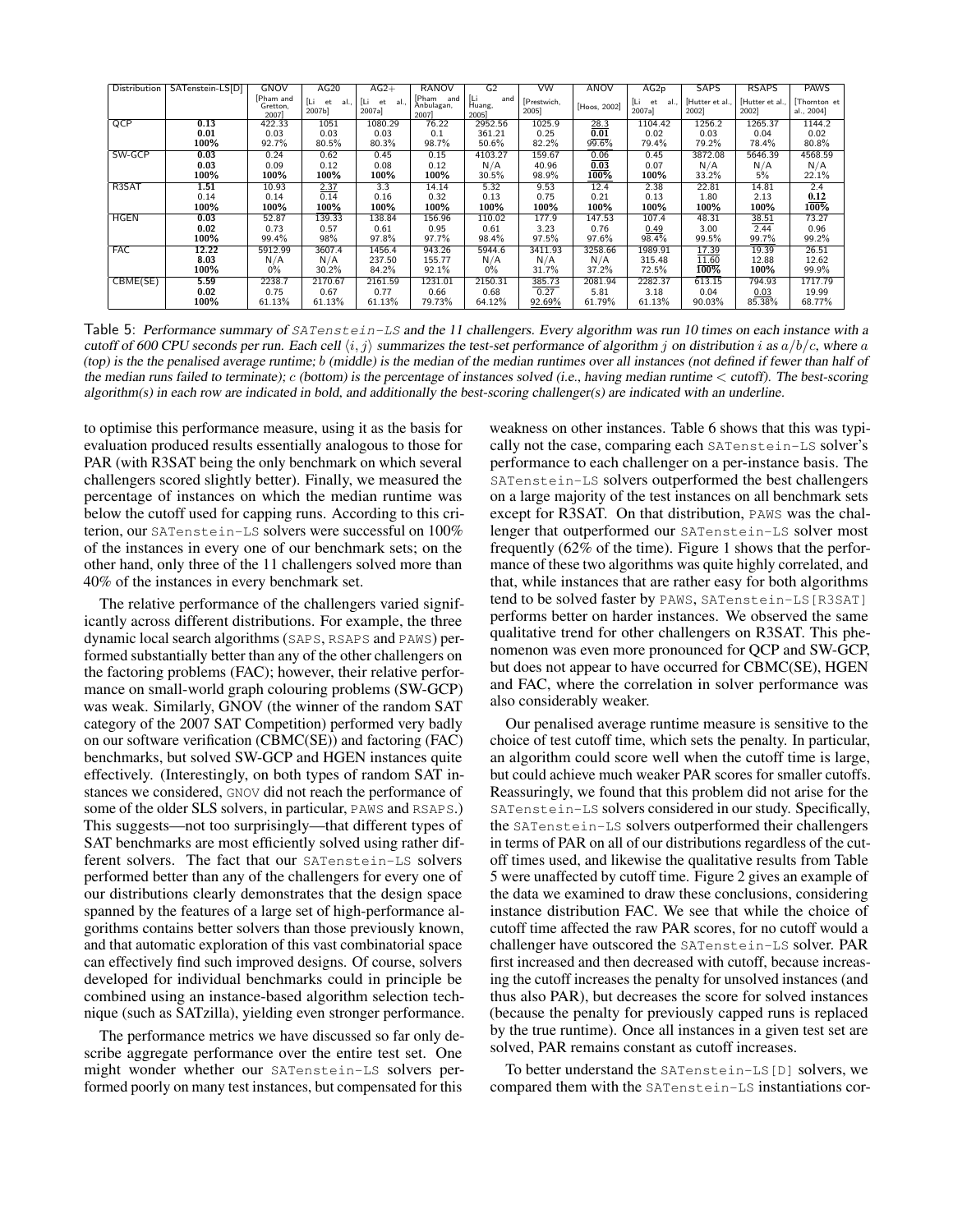| Distribution | <b>GNOV</b> | AG20 | $AG2+$ | <b>RANOV</b> | G <sub>2</sub> | <b>VW</b> | ANOV | AG2p | SAPS I | <b>RSAPS</b> | <b>PAWS</b> |
|--------------|-------------|------|--------|--------------|----------------|-----------|------|------|--------|--------------|-------------|
| QCP          | 99          | 87   | 87     | 100          | 91             | 92        | 83   | 81   | 82     | 79           | 79          |
| SW-GCP       | 100         | 98   | 97     | 100          | 100            | 100       | 63   | 93   | 100    | 100          | 100         |
| R3SAT        | 55          | 55   | 64     | 96           | 44             | 100       | 72   | 55   | 99     | 99           | 38          |
| <b>HGEN</b>  | LOO         | 100  | 96     | 99           | 100            | 100       | 99   | 100  | 100    | 100          | 100         |
| <b>FAC</b>   | LOO         | 100  | 100    | 100          | 100            | 100       | 100  | 100  | 73     | 78           | 80          |
| CBME(SE)     | 100         | 100  | 100    | 100          | 100            | 100       | 100  | 100  | 80     | 75           | 100         |

Table 6: Percentage of instances on which SATenstein-LS achieved better median runtime than each of the challengers. Medians were taken over 10 runs on each instance with a cutoff time of 600 CPU seconds/run. When both SATenstein-LS and a challenger solved a given instance with indistinguishable median runtimes, we counted that instance as 0.5 for  $SATenstein-LS$  and 0.5 for the challenger.



Figure 1: Scatter plot of median runtimes of SATenstein-LS[R3SAT] vs PAWS on the test set for R3SAT. Every algorithm was run 10 times on each instance with a cutoff of 600 CPU seconds per run.

responding to each challenger.<sup>4</sup> SATenstein-LS [QCP] uses blocks 1, 3, and 5 and an adaptive parameter update mechanism similar to that in AG2+. In block 3, *selectHeuristic* is based on R-Novelty<sup>+</sup>, and in block 1, *diversification* flips the variable with minimum variable weight as in VW1 [Prestwich, 2005]. SATenstein-LS[SW-GCP] uses blocks 1 and 3, resembling Novelty++ as used within G2. SATenstein-LS[R3SAT] uses blocks 4 and 5; it is closest to RSAPS, but uses a different tie-breaking mechanism. SATenstein-LS[HGEN] uses blocks 1, 3, and 5. In block 1 it is similar to G2 and in block 3 is closest to VW. In block 5 it uses the same adaptive parameter update mechanism as ANOV. SATenstein-LS[FAC] uses blocks 4 and 5; its instantiation closely resembles that of SAPS, but differs in the way the score of a variable is computed. Finally, SATenstein-LS[CBMC(SE)] uses blocks 1, 4, and 5, drawing on elements of GNOV and RSAPS.

### 6 Conclusion

In this work we have advocated a new approach for constructing heuristic algorithms that is based on (1) a framework that can flexibly combine components drawn from existing highperformance solvers, and (2) a generic algorithm configuration tool for finding instantiations that perform well on given sets of instances. We applied this approach to stochastic local search algorithms for SAT and demonstrated empirically that it was able to produce new SLS-based solvers that represent considerable improvements over the previous state of the art in



Figure 2: Penalised average runtime for our SATenstein-LS solver and the top three challengers for FAC, as a function of cutoff, based on 10 runs on each test-set instance.

solving several widely studied distributions of SAT instances. Source code and documentation for our SATenstein-LS framework are available online at http://www.cs.ubc.ca/ labs/beta/Projects/SATenstein.

Unlike the tragic figure of Dr. Frankenstein from Mary Shelley's novel, whose monstrous creature haunted him enough to quench forever his ambitions to create a 'perfect' human, we feel encouraged to unleash not only our new solvers, but also the full power of our automated solver-building process onto other classes of SAT benchmarks. Like Dr. Frankenstein we find our creations somewhat monstrous, recognising that our SATenstein solvers do not always embody the most elegant designs. Thus, we are currently working towards more detailed understanding of how our SATenstein solvers relate to previously-known SAT algorithms. Other interesting lines of future work include the extension of our solver framework to capture combinations of components from the  $G^2WSAT$  architecture and dynamic local search algorithms, as well as preprocessors (as used, for example, in Ranov); the combination of SATenstein solvers trained on various types of SAT instances by means of an algorithm selection approach (see, e.g., [Xu *et al.*, 2008]); and the investigation of algorithm configuration procedures other than ParamILS in the context of our approach. Finally, encouraged by the results achieved on SLS-algorithms for SAT, we believe that the general approach behind SATenstein is equally applicable to non-SLS-based solvers and to other combinatorial problems. To paraphrase the words of Mary Shelley's Victor Frankenstein, we hope that ultimately many effective solvers will owe their being to this line of work.

#### References

[Carchrae and Beck, 2005] T. Carchrae and J.C. Beck. Applying machine learning to low knowledge control of optimization algo-

<sup>&</sup>lt;sup>4</sup>Due to space constraints, we describe our conclusions only at a high level. More detailed information about the SATenstein-LS configurations is given in [KhudaBukhsh, 2009].